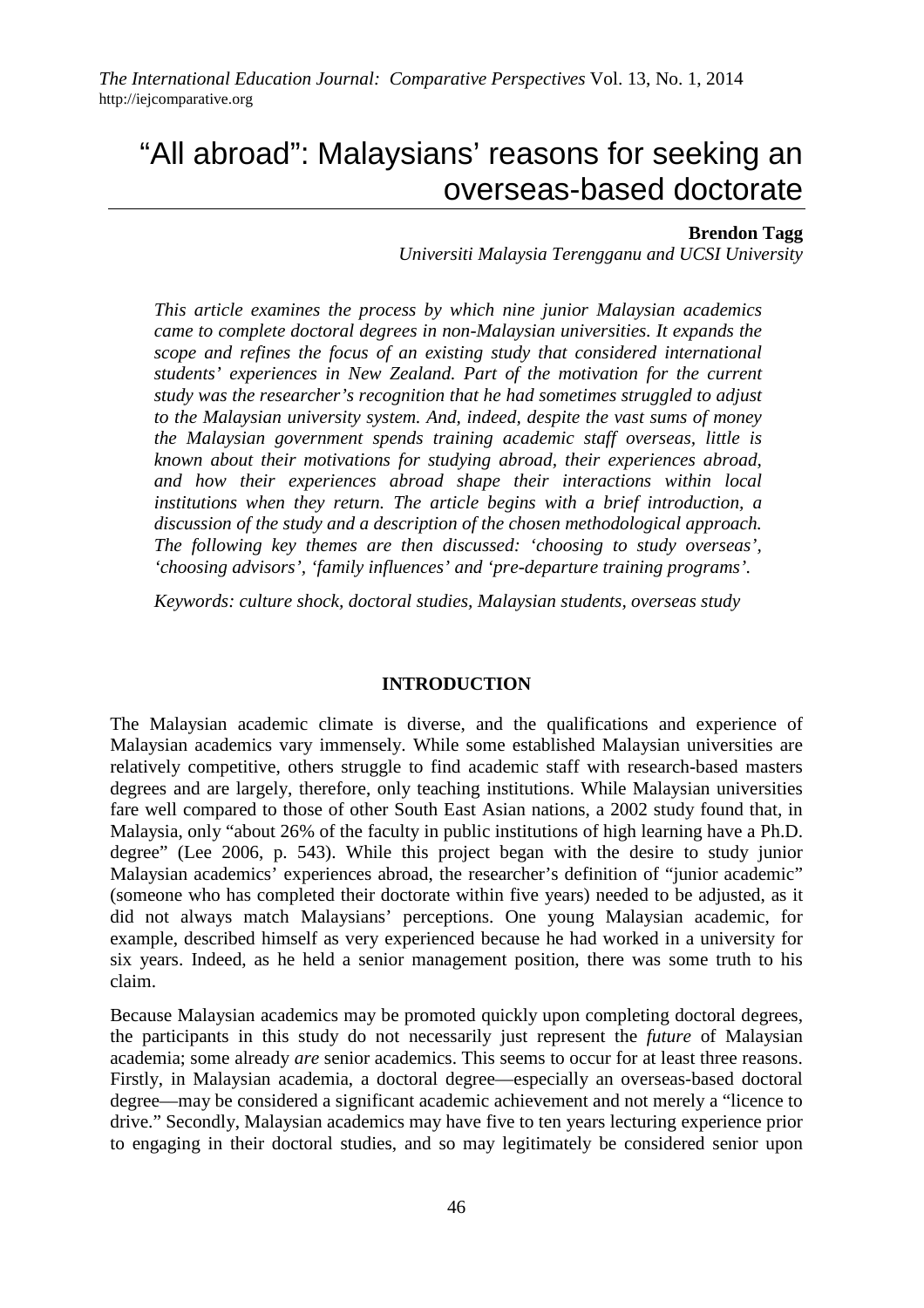their return. Thirdly, teaching experience and not research publications may often contribute the most to candidates' prospects for promotion. The researcher has met a full professor in Malaysia who had apparently completed neither a doctorate nor an international peerreviewed journal article; the professor, in turn, was equally surprised that the researcher completed a sociology doctorate in his twenties.

Shin and Harman (2009) suggest that, while governments of many Asian countries, such as Malaysia, see research universities as a way to "enhance their position in knowledge production . . . the costs of offering education in research universities is much more expensive than offering identical programs in teaching-oriented institutions" (pp. 11-12). While this may explain why, despite quality assurance issues, private sector involvement in higher education is "especially noticeable in China, India and Malaysia" (Shin & Harman, 2009, p. 7), it is important to note that education politics in Malaysia is also fraught with ethnic tensions. For example, in his excellent analysis of education and Malaysian racial politics, Graham Brown (2007) argues provocatively, but accurately, that "public education – particularly, but not exclusively, at the university level – is used as a tool for ethnic Malay interests" (p. 318).

Cummings (1984, p. 242) made a similar argument when comparing the patterns of Burmese, Malaysian, Iranian and South Korean students being "sent" overseas (whilst noting that "in capitalist countries usually no more than 5-10 percent receive government aid"). While he cited the high number of Malaysians studying abroad "with a Chinese ethnic background [that had been] refused admission to local universities" (p. 245) he also pointed out that, historically, British colonial governments were "active in promoting basic education for the common people but made exceptional efforts to preserve standards at the secondary and higher education levels" (p. 250). Malaysia has broken with this tradition, however, and has significantly liberalised its higher education policies since the 1990s (Hashim, 2009, p. 41) and there are currently twenty government universities and dozens of private universities, university colleges and foreign university campuses across Malaysia. However, the ethnic issues remain. Tyson (2011), for example, highlights the "intractable problem [that] relates to the 'ethnic question' in Malaysia, including the assumed correlation between special *bumiputera* rights and the tendency of non-Malays to seek work and study opportunities abroad" (p. 88).

Cummings (1984, p. 251-252) also noted the effect of linguistic and/or political isolation and political uncertainty on national patterns of sending. To a certain degree, these patterns have persisted within the Malaysian context. For example, because Malaysia remains well integrated into the global community, students can access support networks in most potential host nations. While Malaysians' English language proficiency has declined since Bahasa Malay (the Malay language) became Bahasa Malaysia (the national language), those who graduate "from private [Malaysian] universities or universities abroad are usually favoured by employers mainly because of their competency in English" (Hashim, 2009, p. 41). And, while Malaysia may be considered a politically stable Southeast Asian nation, the following statement still remains true today: "Malaysia's policy of promoting Malay unity has made the country less attractive for ethnic Chinese, and thus rapidly increasing numbers of students have sought to use overseas study as a means for exploring a permanent change of nationality" (Cummings, 1984, p. 255).

In light of the stark differences between Malaysian higher education and, for example, New Zealand universities, it may be instructive to first consider what we already know about international students' experiences in New Zealand.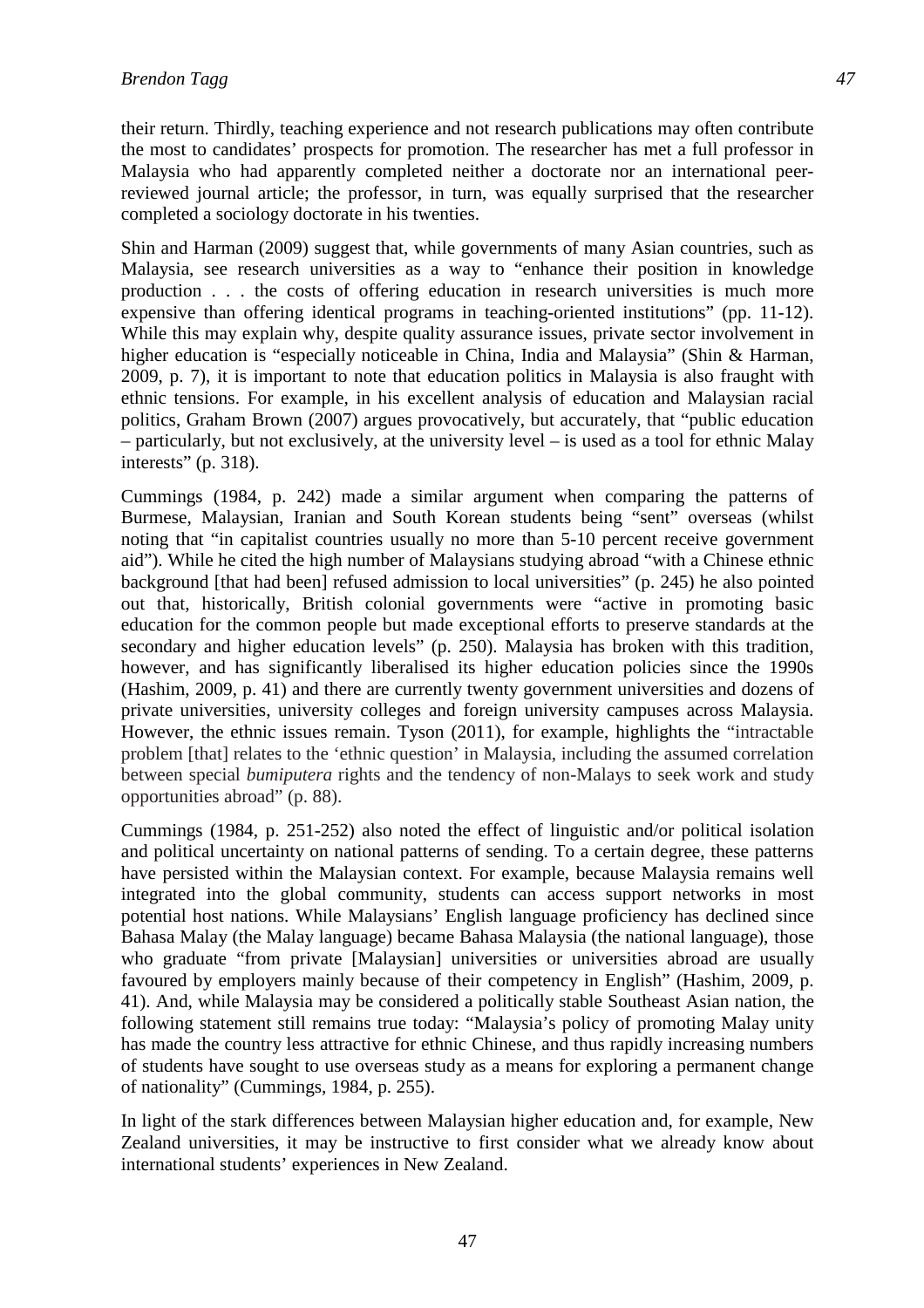# **BACKGROUND STUDY**

Deloitte (2008) describes a large-scale online survey it conducted on behalf of the New Zealand Ministry of Education and the New Zealand Department of Labour. The survey examined the experiences and opinions of 2,677 international students studying at New Zealand secondary schools (n=467, or 17%); English language institutes and post-secondary level training institutions (n=659, or 25%); and tertiary education providers, including both universities  $(n=1136, 42\%)$  and independent tertiary providers  $(n=415, \text{ or } 16\%)$ . The study focussed on the following eight themes (Deloitte 2008, p. 1):

- 1. Factors influencing choice of New Zealand as a study destination
- 2. Students' living arrangements, including homestays
- 3. Students' educational and work-related experiences and self-reported academic progress
- 4. Availability of and satisfaction with institutional services and facilities
- 5. Availability of and satisfaction with sources of social support
- 6. Social relationships of international students
- 7. Life satisfaction
- 8. Students' future plans.

A total of 8,944 international students were invited to complete the survey and, of the 2,677 participants (a 30% response rate), 42% were from China, 11% from Korea, 7% from Japan, 6% from Malaysia, 5% from India, 3% from each of Thailand, Hong Kong and Germany, and 2% from each of Indonesia and Taiwan (Deloitte 2008, p. 29). Malaysians comprise a significant proportion of international students in New Zealand tertiary institutions, with 10% of participants in tertiary education identified as Malaysian, compared to just 1% in secondary schools and 2% in English language and other post-secondary institutions (Deloitte, 2008, p. 30).

The first of Deloitte's eight key themes: "the factors influencing students' choice of New Zealand as a study destination" (p. 41), is of particular relevance to this article. Under this theme Deloitte considered the proportion of participants that selected New Zealand as their first choice of destination (and the reasons why) and the proportion who favoured other destinations (and the reasons why). Deloitte found that 64% of participants cited New Zealand as their first choice destination, compared to 84% within a similar study of Australian-based international students in 2006 (Deloitte 2008, p. 2) and that other favourite destinations were Australia (10% of participants), the United States of America (9%), and the UK (7%) (Deloitte, 2008, p. 43).

Deloitte found that the participants' preference for studying in New Zealand were driven mainly by issues such as "safety, quality, recognition of New Zealand qualifications and cost" (2008, p. 2). Although participants generally said their choice of destination took precedence over family members' preferences, this was "significantly more important to North American and German students than Chinese, Korean, Thai and Malaysian students" (Deloitte, 2008, p. 46). Participants from Asian countries also tended to consider themes such as travel, scenery and lifestyle *less* important than did participants from North and South America, Europe and Australia. Western students, unlike Asian students, seemed to "prefer to seek a lifestyle-based educational experience more than a career development opportunity" (Deloitte, 2008, p. 46).

The present study examines four key sub-themes in relation to how participants go about selecting their overseas doctoral degree destination. As presented in Table 1, these sub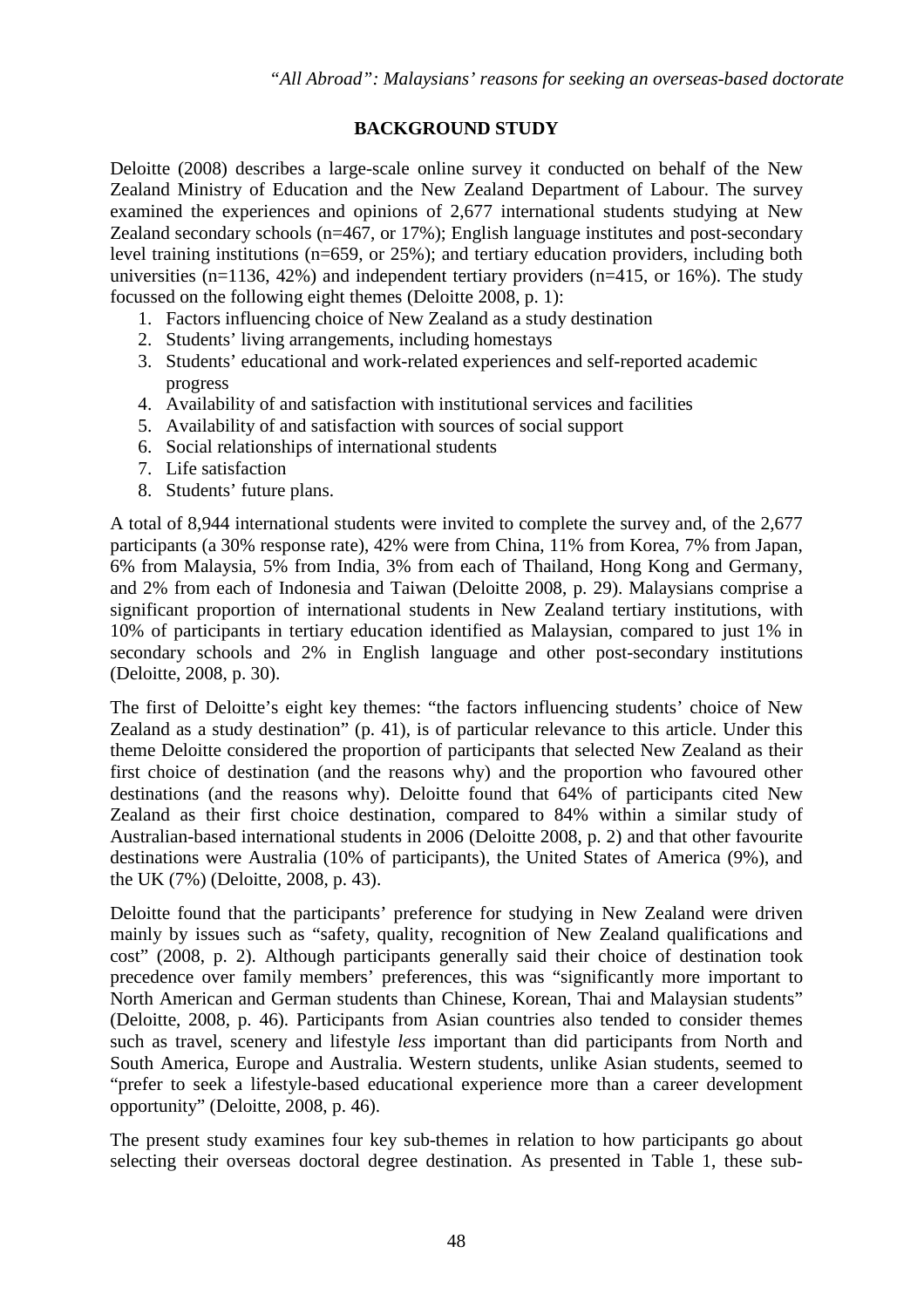themes are (1) the participants' reasons for choosing an overseas-based doctoral program, (2) a consideration of the people who influenced the participants' decisions (with a specific focus on family members and colleagues), (3) the process by which participants chose a specific doctoral program, and (4) the influence of and usefulness of pre-departure training programs.

## **METHODOLOGY**

In contrast to Noordin and Jusoff's (2009) broad survey of 237 participants and Deloitte's (2008) larger study of 2,677 participants, the present project uses qualitative methods. The intention, therefore, is to obtain a richly detailed discussion with a smaller number of participants about their experiences. Indeed Deloitte (2008, p. 102) themselves advocated for in-depth qualitative research to follow their research, although they were primarily interested in the relationship between the after-study intentions of those from particular "markets of interest" and the barriers they face transitioning into the New Zealand workforce.

The current study, of which this paper comprises a very small part, consisted of in-depth semi-structured interviews with nine participants. According to Fontana and Frey (2005), while structured interviews attempt to "objectively" group participants' responses into prearranged categories, unstructured interviewing aims to "understand the complex behaviour of members of society without imposing any *a priori* categorization that may limit the field of enquiry" (p. 706). Blaikie (2000) adds that the main objective of qualitative research is based around "a commitment to viewing the social world – social action and events from the viewpoint(s) of the people being studied. This commitment involves discovering *their* socially constructed reality and penetrating the frames of meaning within which they conduct their activities" (p. 51).

While some researchers advocate entering "the field" with absolutely no preconceptions at all, and even avoiding research questions entirely, this seemed both unrealistic and impractical in this particular instance. The researcher, as a Malaysian-based New Zealand academic, cannot help but have a general understanding of the key differences between Malaysian and New Zealand universities, as noted above. As an educational sociologist (teaching courses on curricula, no less) the researcher has inevitably had conversations with Malaysian academics and students about such matters. Consequently, a rather comprehensive, yet also extremely flexible, interview framework was devised (see Table 1). The framework consists of nine major sections (each of which has between three and ten sub-themes), but this paper only discusses data relating to the first theme (Preparing to go overseas), which more of less correlates with Deloitte's theme "Making a choice about where to study" (2008, p. 41).

| <b>Section</b>              | <b>Themes</b>                                                                                                |
|-----------------------------|--------------------------------------------------------------------------------------------------------------|
| Preparing to go<br>overseas | Reason for going overseas, who influenced your decision, choosing<br>the location, pre-departure programs    |
| Overall<br>experience       | First impressions, most positive and negative experiences, what you<br>learned about host and about yourself |
| Academic issues             | Hardest aspect of overseas studies, differences in the systems and<br>facilities, English level              |

|  |  |  |  | <b>Table 1. Interview framework</b> |
|--|--|--|--|-------------------------------------|
|--|--|--|--|-------------------------------------|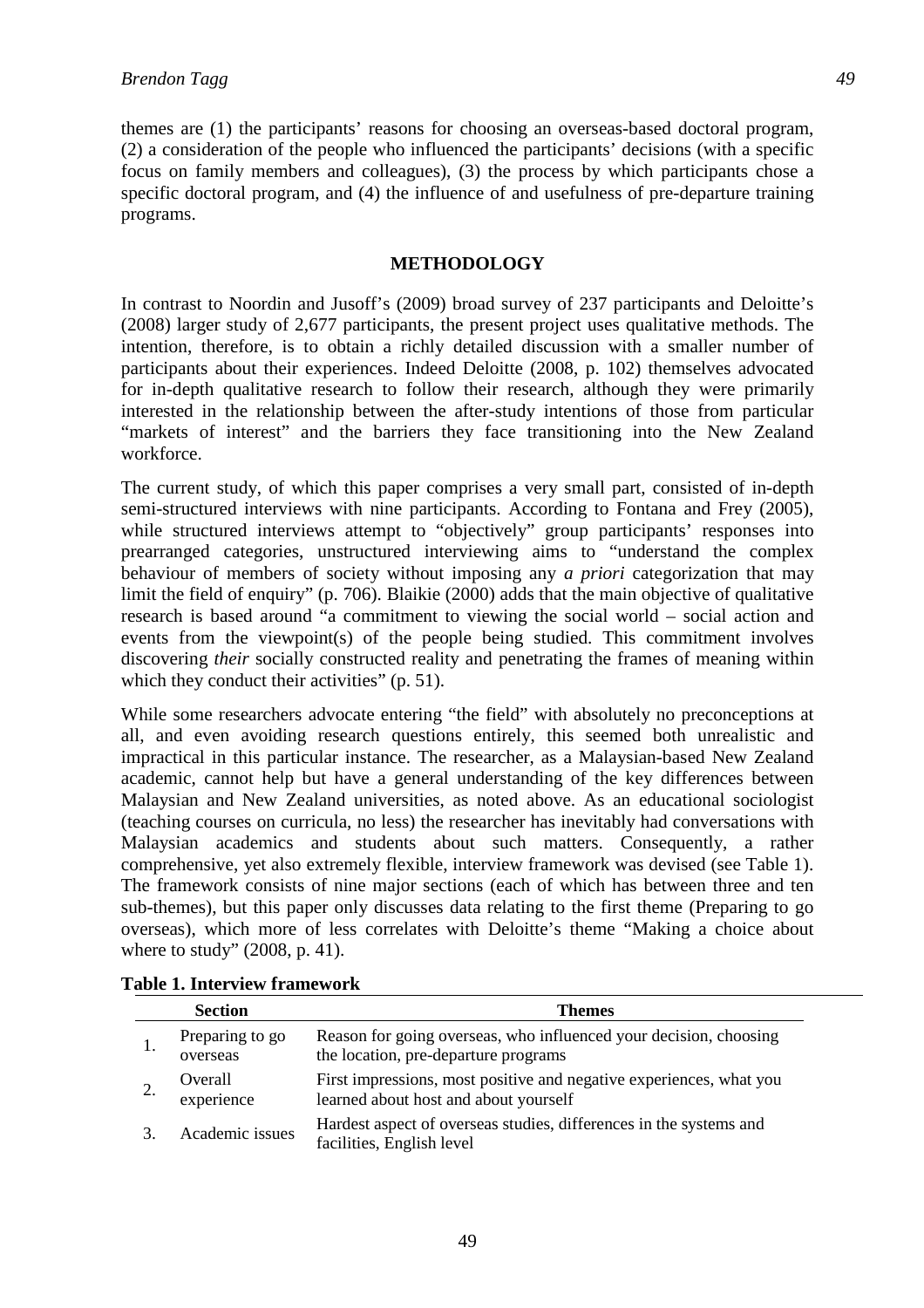| 4. | Social issues                  | Socialising with locals/Malaysians, food, accommodation, prayer<br>rooms, toilets, public affection, alcohol, support services, children's<br>experiences |  |
|----|--------------------------------|-----------------------------------------------------------------------------------------------------------------------------------------------------------|--|
| 5. | Hosts'<br>perception of<br>you | Discrimination, safety (off/on campus)                                                                                                                    |  |
| 6. | Economic issues                | Working, scholarship funds, types of accommodation                                                                                                        |  |
| 7. | Returning                      | Changing views of Malaysia, readjusting to life/university, thoughts<br>on bonding, intercultural identity                                                |  |
| 8. | Back in Malaysia               | Ideas to put in place, career/salary satisfaction, teaching styles                                                                                        |  |
| 9. | The future                     | academic freedom, plagiarism, future plans, advice to future students                                                                                     |  |

These themes emerged from texts including books by Mahathir (1970) and Musa (2003) and academic articles including Brown (2007), Butcher and McGrath (2004), Deloitte (2008), Noordin and Jusoff (2009), Novera (2004) and Saha and Atkinson (1978). Themes also emerged from the researcher's own experiences living and working in Malaysian universities (including living on two Malaysian campuses), from reading newspaper articles and online political commentaries, and from informal conversations with Malaysian academics and students.

The interviews ranged from around 97 minutes long (over one-and-a-half hours) to a little over 219 minutes long (nearly three-and-three-quarter hours), with a median of just under 150 minutes (about two-and-a-half hours). One participant withdrew in order to attend to an urgent matter. Three potential participants refused to take part in the study; citing, perhaps fairly, other commitments (often with supporting evidence)––however, they may also have been wary of "speaking up" because, as Lee (2006) notes, in contrast to "the academic traditions in the West, the governments in Southeast Asian countries have considerable power over higher education" (p. 542). Indeed, in Malaysia, government university academics are considered civil servants and have limited freedom of speech. "Academic freedom in some countries – like Singapore and Malaysia", as Lee (2006) notes, "is quite limited when compared to other countries, with restrictions on what can be researched and what the academic community can express to the public" (p. 550). Malaysia's poor rating in *Reporters Sans Frontières*' 2012 Press Freedom Index (that is, slightly below Cambodia, Fiji, Oman, Venezuela and Zimbabwe) provides a broader context (Reporters Without Borders, 2012). Once in the interviews, however, participants were rather forthcoming. This may be because they had, by definition, some experience of Western traditions of free speech and ethically sound research. It may also be because the interviewer, himself of European decent, took the time to outline their rights in terms of issues such as confidentiality and informed consent.

Two key issue with the research design need to be noted, however. Firstly, many participants were located through snowball sampling. Although participants represented a wide range of disciplines across the three major domains of the physical sciences (physics, chemistry and biology), some participants would likely have known other participants (although their identities were never disclosed). For this reason, this research is only partially interested in *recurrent* themes; unusual narratives are treated with as much interest as common experiences. Secondly, a search for data saturation, or "the point at which no new information or themes are observed in the data" (Guest, Bunce, & Johnson, 2006, p. 59) was not the sole factor determining the number of participants within the study. Another form of saturation also played a part; the reality of transcribing and wading through some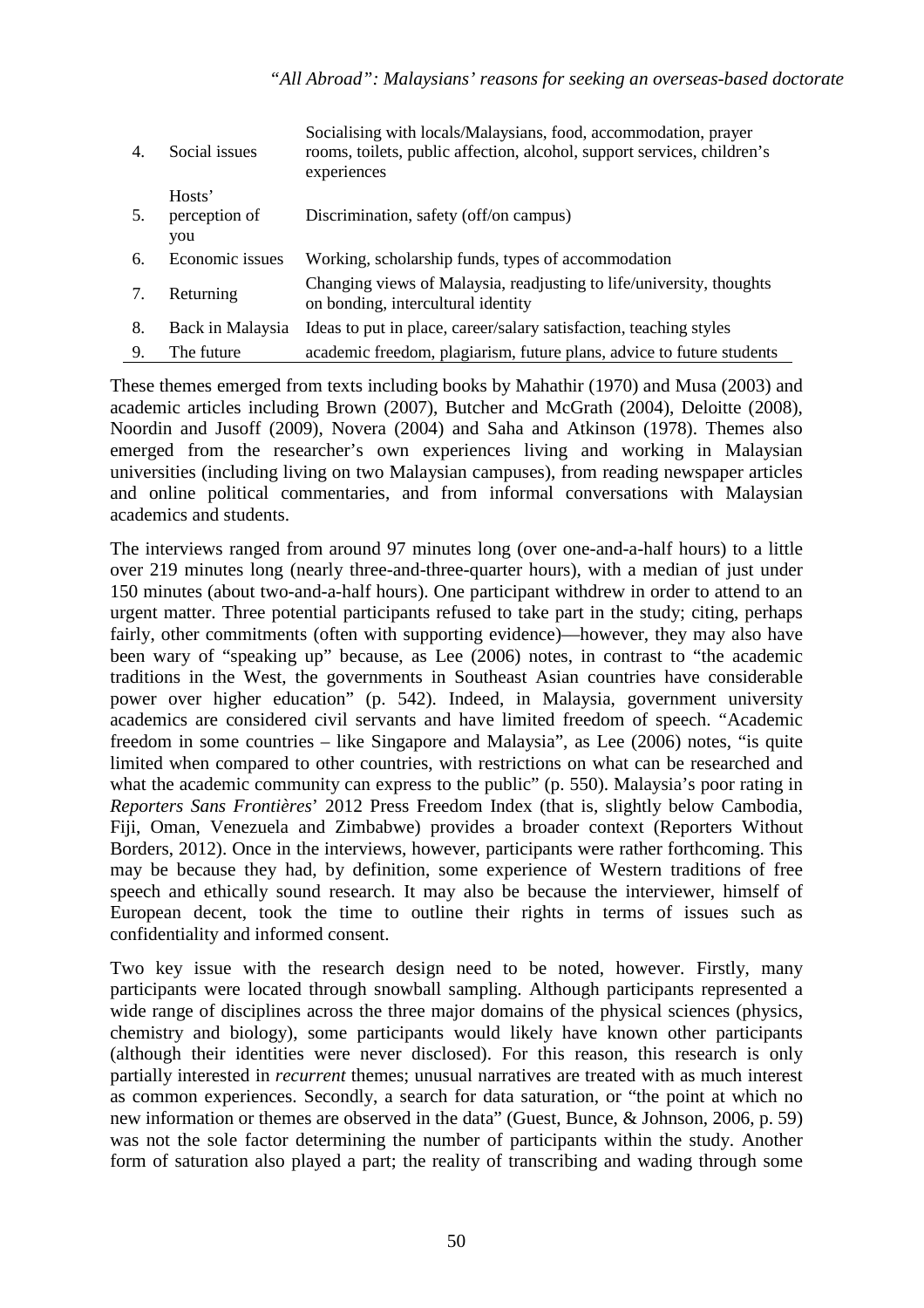two hundred and twenty-five pages (or 138,000 words) of interview meant limiting the study from the original estimate of between fifteen and twenty participants.

The intention was to seek a range of different perspectives and focuses on data validity rather than data generalisability. This was because, as Blaikie (2000) notes, "qualitative data do not lend themselves to the kind of generalization commonly used in quantitative research" (p. 253). The desire to seek a range of perspectives is partially reflected in the participants' demographics. Of the nine participants, five were male and four were female, and five were Malay and four were non-Malay (from three different ethnic groups). Six participants identified as married (all with children) and three as single (none with children). The participants were all between thirty and forty years old, with the average age thirtythree years old. Five participants originated from metropolitan areas of Malaysia similar to Kuala Lumpur (the capital city of Malaysia), three originated from regional areas similar to Kuala Terengganu (where the researcher currently lives), and one originated from a place in East Malaysia similar to Kuching (where the researcher previously lived). While the initial intention was to only interview government-funded participants, one person was later included in order to gain understanding about why a non-bonded doctoral graduate might return to Malaysia. Furthermore, during the course of another interview, it became apparent that the participant had actually received a host nation scholarship rather than a governmentfunded scholarship. Consequently, seven participants were government-funded and two received other scholarships. None were self-funded.

### **STUDYING OVERSEAS**

Most participants in the present study, but surprisingly not all, said they actively wanted to study overseas, and this was mainly for academic reasons. Ironically––given that they currently work in Malaysian universities––two explicitly wanted to leave the Malaysian higher education system. These two were, then, mainly driven by push factors, which, according to Mazzarol and Soutar (2002), "operate within the source country and initiate a student's decision to undertake international study" (p. 82), rather than pull factors, which "operate within a host country to make that country relatively attractive to international students" , p. 82. This seems to support Deloitte's (2008) finding that Asian students, more often than Western students, tend to focus on career development rather than "a lifestylebased educational experience" (p. 46).

All participants except one seemed to feel that overseas-based universities were inherently stronger than Malaysian ones. The dissenting participant argued that while "I think in Malaysian uni[versities] you can get the same quality of PhD . . . you may not expose the students to surroundings where . . . they have to survive and where they have to work hard for it." This is to say that much may be gained from learning to adjust to a different culture. This participant searched across fifteen international universities before choosing an advisor because of the way he responded "when I got enquiries and questions is, for me, appropriate and shows that he's willing to guide me."

The two participants who took host nation scholarships rather than Malaysian government scholarships seemed actively determined to *not* pursue further studies in Malaysia. Both expressed dissatisfaction with Malaysian universities in general and one took issue with specific academic staff. The first explained that Malaysian university "lecturers were pretty crap . . . and they didn't do any kind of research that I could see that was of international quality." Not surprisingly, then, this participant's specific choice of research destination was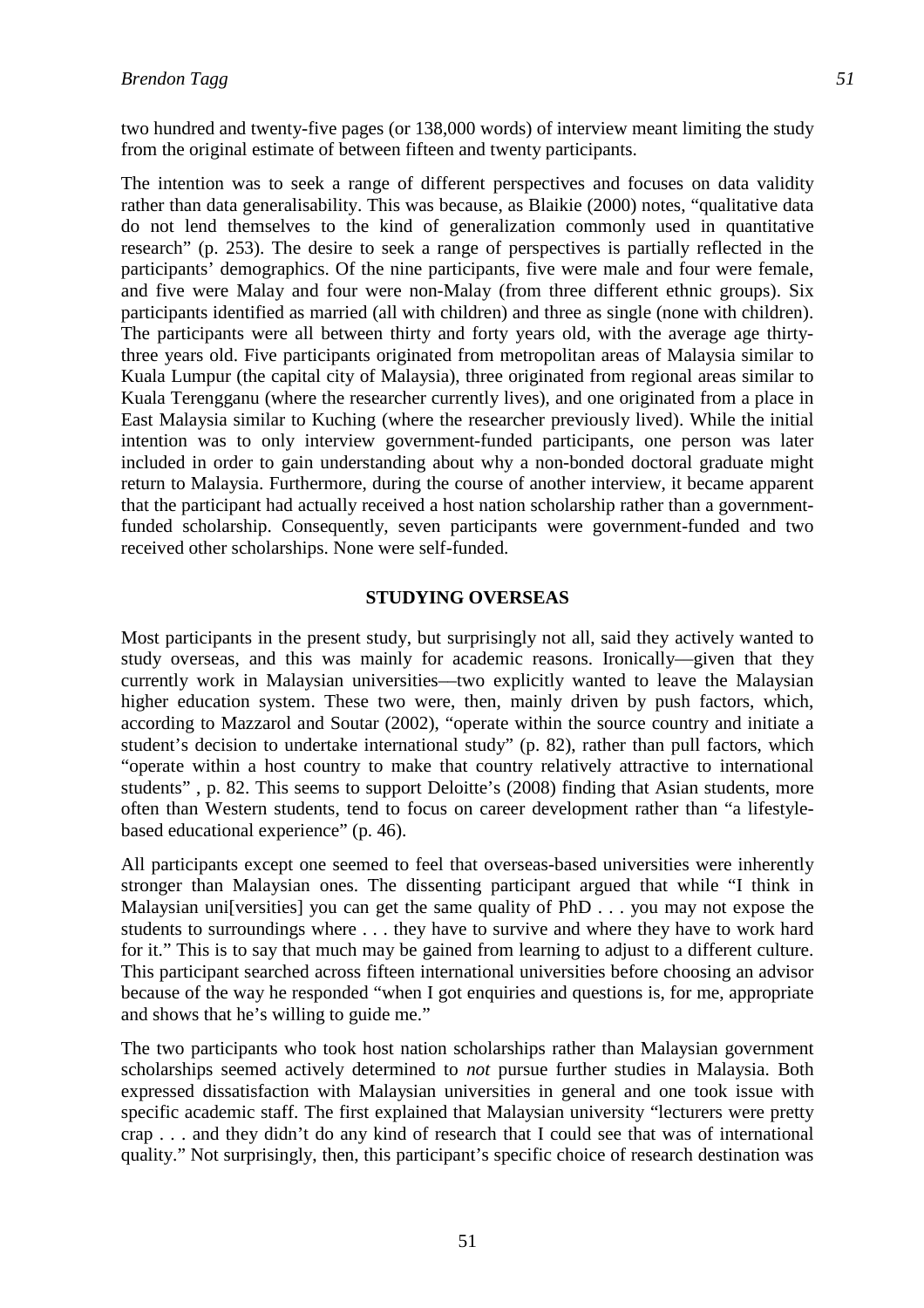driven by the desire to find the strongest research advisor possible. The pointed nature and brevity of this response, "The researcher", presented in a stern tone, made it clear that was all to be said on the matter.

The other participant argued that "doing a PhD is something I want to do overseas because I want to go to a good university." The participant explained that their previous Malaysian research advisor "did not really supervise me in that sense . . . [but was instead] running a consultancy firm outside the university." The participant also made a serious allegation of abuse of power and religious discrimination; the participant claimed to have initially failed their master's thesis simply because of religious differences with the internal examiner. The overseas-based examiner, by contrast, was "satisfied with my thesis and he wanted me to . . . do [a] PhD under him." Securing financial support through a full overseas-based scholarship became a priority for this participant, as their own university was sending few candidates overseas.

However, the majority of participants, in stark contrast to those above, framed their narrative as an enthusiastic yet slightly passive appreciation for the opportunity to study abroad. Gratitude was directed at the Malaysian government, which seemed in some cases to be conflated with the ruling political coalition. One participant explained it was government policy to send candidates overseas in order to "make like exposures", or allow them to develop new ways of thinking. Another said that when the Malaysian government offers doctoral scholarships they "ask you whether you can further your studies abroad or locally." This participant actively wanted to "see the differences between the education system[s]" and wanted to "open my mind and [get] to know other places." A third participant described the experience as "an opportunity from this university." After having completed a master's degree at a local university, the participant wanted "to take this opportunity to [gain] experience, knowledge etc." Finally, a fourth participant described it as "a good chance for me to gain some more experience, overseas." After applying all over world, this participant actually ended up in a non-English speaking university. Indeed, a number of participants seemed to actively seek out additional challenges.

# **CHOOSING ADVISORS**

As suggested above, many participants described selecting their research advisor as the main priority. One participant selected a university with an advisor that was "one of the top well known professors in the field", but also noted in passing that "at that time the [Malaysian] university would like me to go into this field." So while the participant was free to choose their study destination, the sponsoring university directed the research agenda rather than allow the candidate to choose their own topic or allow it to be determined by their advisor's research program and funding sources. Another participant said that the Malaysian government preferred to send candidates to low-cost-of-living countries and not, for example, to the UK. They added that "out of ten applications only three or four [potential advisors] replied to my enquiries" and that [they were drawn to] "the way that my supervisor replied that I think that he is very interested with me."

So, although all participants were driven by a desire for a suitable supervisor, not all were looking for the same qualities: the first two wished to work with an experienced researcher; the third sought out a supportive advisor; another demonstrated less control over the whole process––the participant initially intended to study in one country, was convinced by a third party to work with someone else in a different country, but then, on arrival, discovered that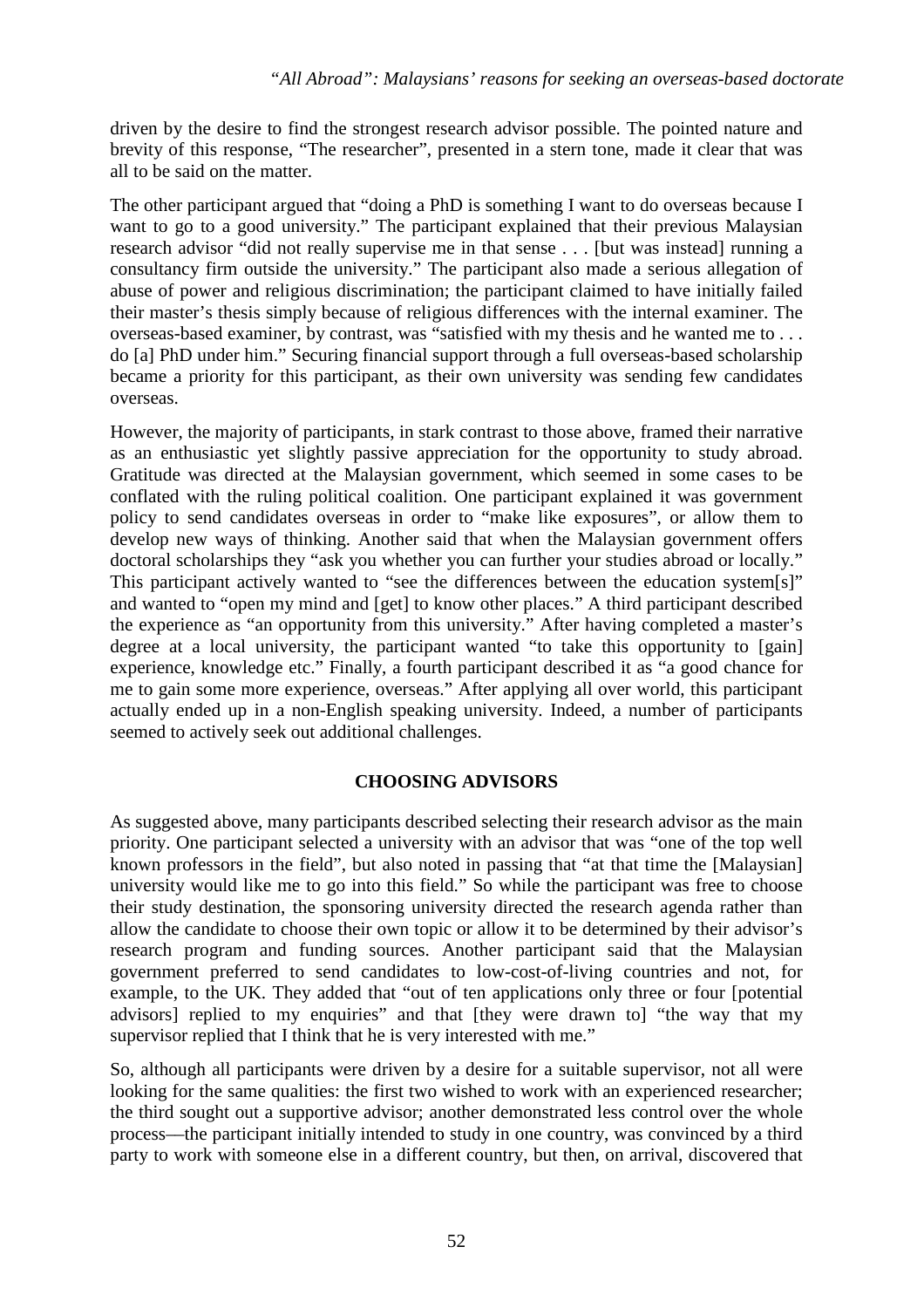the recommended individual had recently retired––nonetheless, the participant took a "look at the research, [found it] very interesting, and then I [took a] look at the facilities; [realised] everything is there, so yeah [accepted the offer]."

Surprisingly absent from the government-sponsored participants' narratives was any suggestion that they felt they had particularly earned their scholarship. Even though they *had* evidently earned a place, the government-sponsored participants exuded so little sense of entitlement that it was unclear whether they felt that way themselves or whether they were just being extremely humble. And while it was also unclear whether or not they felt ready to complete an overseas-based doctoral degree, one participant did state, rather matterof-factly, that they had *not* expected to be able to do so. Because this participant's previous academic performance was apparently "not very good . . . when the chance or the opportunity [did] come to me, I . . . want[ed] to grab it." This was much less clearly the case among the two host nation-sponsored participants, one of whom, for example, discussed the rather difficult task of choosing between host nation scholarships at several different prestigious universities.

One participant even said that they had studied overseas against their will. This participant said they would rather have completed a doctorate in a local university, but that their employer expected them to earn an overseas-based doctorate. While the participant felt more "comfortable" within a Malaysian university context and therefore saw little reason to go overseas, they were ultimately transferred to a different university which was more "towards the research" and insisted that their staff study abroad. This participant was primarily interested in staying in Malaysia due to family commitments, which are discussed in more detail below.

## **FAMILY INFLUENCES**

Although family influences proved significant for all participants, this was more the case for some than others. Participants were significantly older than those studied by Deloitte (2008), had (by definition) completed at least an undergraduate qualification and, in most cases, had university teaching experience. The fact that participants were *sent* overseas by Malaysian universities seemed to undermine family member's influence in the decision-making process. But while this could conceivably make it easier for them to resist their family members' wishes without being held solely to blame, participants seemed concerned about family members' opinions. This seems to support Deloitte's (2008, p. 46) suggestion that Malaysian students are generally more concerned about family members' views regarding study destinations than are students from, for example, North America and Germany.

Of course the effect of family influence depended on whether or not the participants' and their family members' views were aligned. One participant's family was apparently strongly in favour of overseas study, partly because it was "just for three years" but also––perhaps ironically––because an extended family member was already in the host country and could help the participant adjust. By contrast, the family of another participant with a similar demographic profile were initially against the idea because they were "scared that I'll be converted to Christianity and get married there or whatever and never come back." Interestingly, this participant's colleagues were also unsupportive, arguing––possibly out of jealousy––that "it's more convenient and comfortable" in Malaysia. These colleagues presented "stigma things" such as saying that the host country "is this and this, [so] why don't you just do it here?" Nonetheless, the participant, who described having a "strong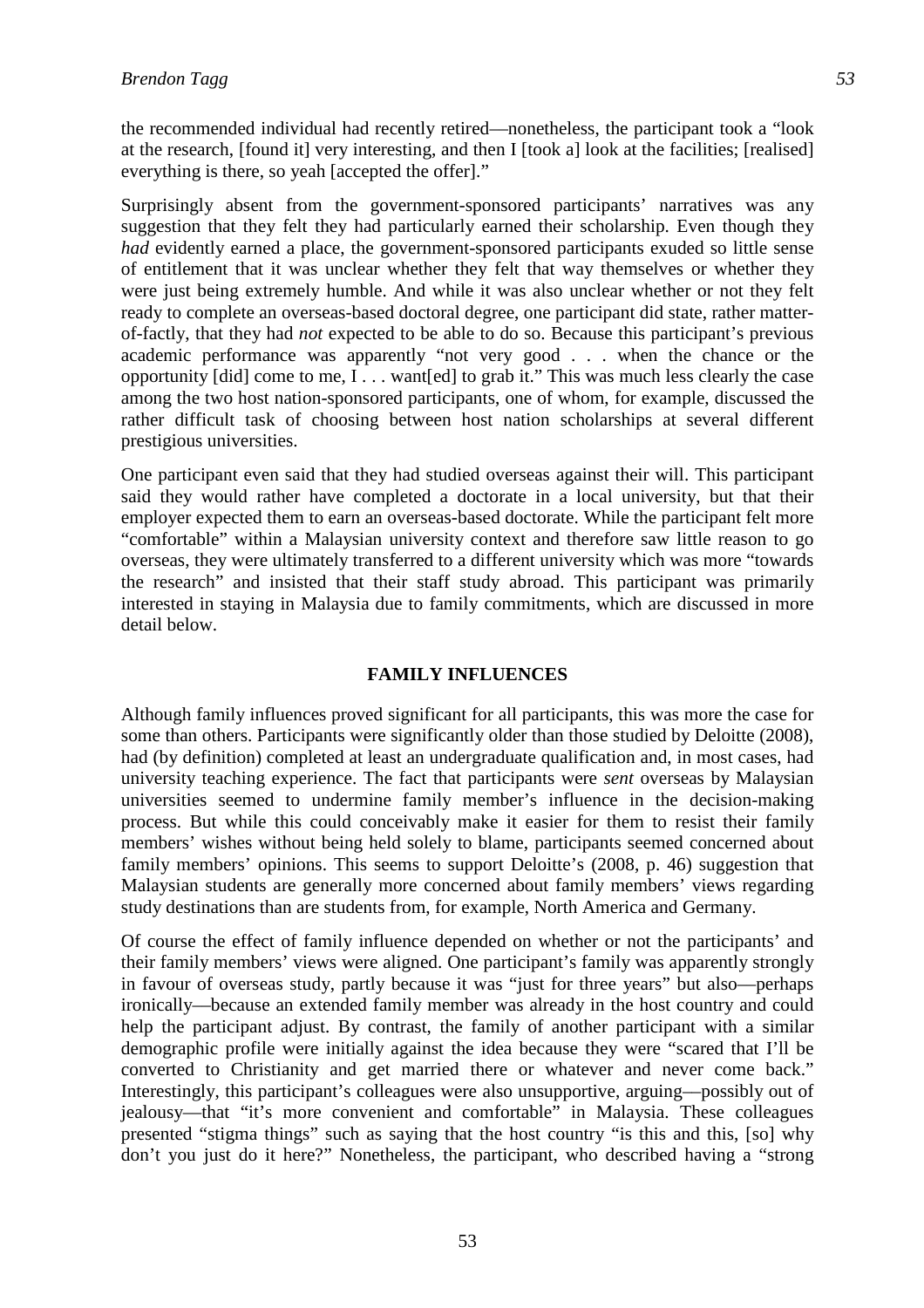affinity" with the host country, resisted the pressure, saying that it was important to "make your own decision." This sort of statement can be considered rather unusual among the government-funded participants. Generally speaking, there was a perception that these concerns were felt more acutely within Malay Malaysian communities than, in particular, Chinese Malaysian communities.

One participant claimed that "most Asian families" wanted their children to go overseas and stay there "forever and ever." Although a sweeping generalisation indeed, there does seem to be some element of truth, at least in relation to Chinese Malaysians and Indian Malaysians. However, there seems to be a perception that this generalisation is less applicable to Malay people. Furthermore, while this participant's own family "wanted to avoid the 'empty nest syndrome'", the family of another participant did seem to support the first participant's claim, saying "Yes! Yes, of course" the family supported the opportunity to study overseas. This second participant also felt strong support from their university, generally, and from their faculty dean and head of department, specifically; the study abroad was simply an opportunity "to get more experience."

There was some conflicting evidence about whether the larger authority (the government) increased or decreased participants' liberty in relation to the sometimes rather significant family pressures, and this is perhaps best highlighted in the experiences of three female Muslim participants. The first described studying overseas as "an opportunity" and, having not studied outside of Malaysia before, was very excited about the possibility of new experiences and new knowledge. This participant's immediate family were "very supportive", however because her husband could only travel abroad for a total of one year, his "side" of the family required some persuading: "But then after I gave explanation," she said, "I told them that I should be okay, so they accepted. So it takes time to make them understand." It is entirely possible that neither side of the participant's family would have supported such a long separation under other circumstances. In this sense the government's approach to sending students overseas could allow some freedom in individual cases; indeed it remains a rather liberal policy to encourage a married Muslim woman to live alone in a foreign country for an extended period. However, Malay people, and particularly those from urban areas on the west coast of the peninsula, tend to be more liberal in terms of gender relations than Muslims from the Middle East or Indian subcontinent.

Another female participant seemed to have the opposite experience: while she "wanted to do it" in Malaysia, her university encouraged her to go. Subsequently, she explained, she ended up going overseas "without my own willing." Because the family also felt "proud" having a relative studying overseas, her wishes were outweighed by the combined force of the university and the family. Indeed, in some ways, the government's policy toward sending students abroad seems fickle; the participant lamented that "they [decided to] send one batch overseas, and then now they're like stopping them from going overseas." The experience of a third female Muslim participant provides yet another perspective; she had always wanted to study overseas and had an extremely supportive family. Her husband resigned from a professional job in Malaysia and was at first unemployed overseas and from then on only performed menial work. The participant was very unhappy "because my husband is not happy, but at the same time I need to carry out . . . my study." This story is interesting because of the way it challenges the stereotypes about power relations between Muslim women and men (see Tagg, 2008, p. 56).

Given the sectarian nature of Malaysian politics and society––the ruling coalition essentially consists of the United Malays National Organisation, the Malaysian Chinese Association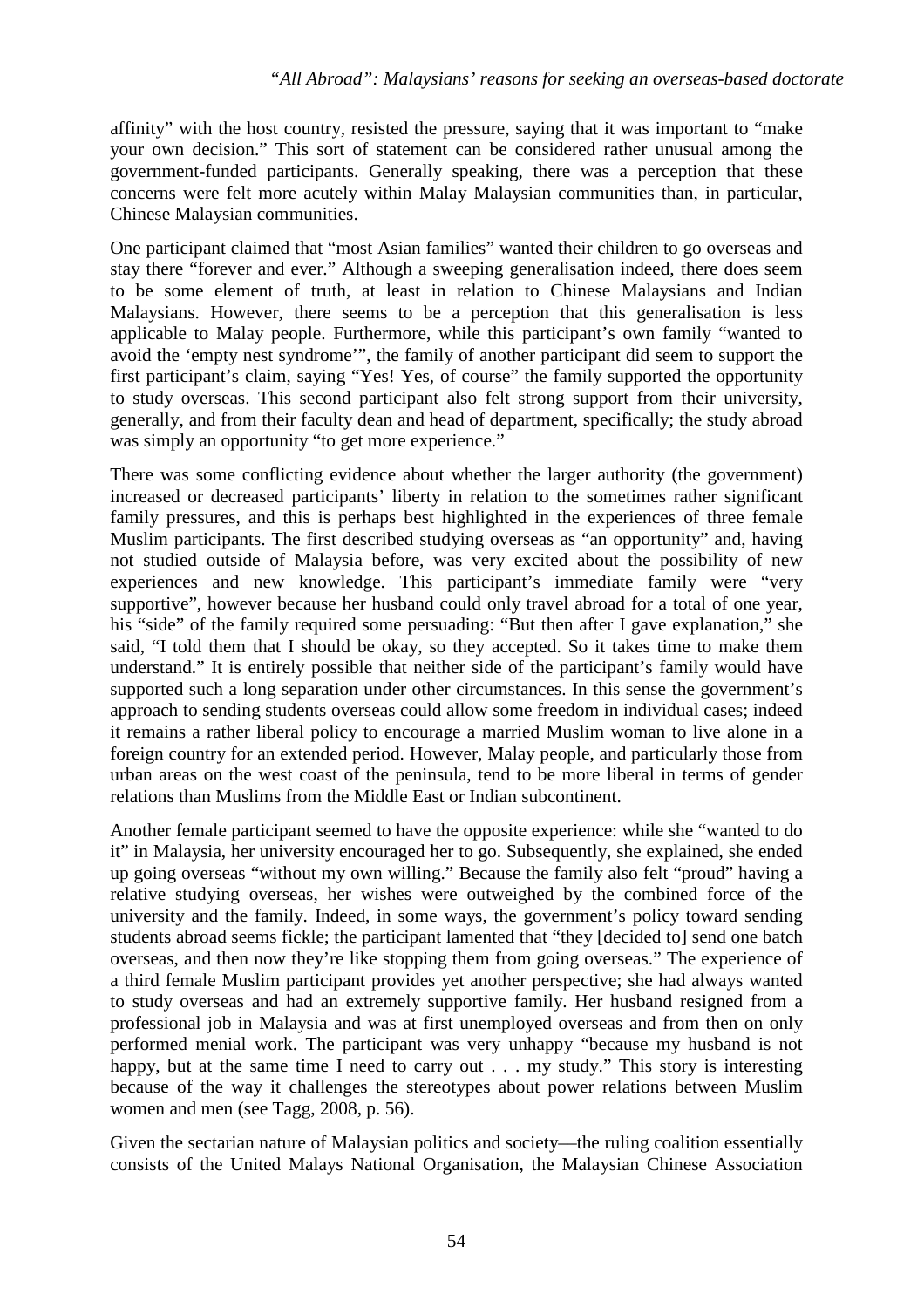and the Malaysian Indian Congress––it is important to examine the relationships between cultural background and family influences on participants' decision-making processes. In Malaysia, one often hears that Malay Malaysians are inherently more patriotic than, in particular, Chinese Malaysians. Teoh (2011), for example, describes former newspaper editor Ahmad Rejal Arbee's criticism of "the patriotism of non-Malays, especially Chinese, who do not embrace the Malay language." Former Prime Minister Mahathir Mohamed had earlier argued that because Malaysia is *Tanah Melayu* (Malay land) all Malaysians must accept Malay culture and language (Asrul, 2011).

Even though Malay Malaysians may more often remain in Malaysia and/or return from abroad, the implicit assumption that these differences vary as a function of inherent cultural values seems misleading. Anecdotal evidence suggests that Malay Malaysians do more often rely on overseas-based Malaysian support networks compared to Chinese Malaysians and this may, in part, be because they more often prefer to feel "secure." However, given that one could argue that expatriate mainland Chinese students often also feel this way, we would then need to explain the differences between mainland Chinese and Chinese Malaysian cultural values. It might seem more reasonable, then, to postulate that Chinese Malaysians more often prefer to be overseas simply because they already have experience living as part of a minority ethnic/linguistic group and can generally cope better than either Malay Malaysians or mainland Chinese. Chinese Malaysians may also prefer to remain overseas not out of a lack of patriotism but because they will have comparative advantages in meritocratic societies compared to a "Malay land."

One final aspect of the relationship between family influences and study abroad plans relates to participants' *children's* perspectives and experiences. As noted earlier, six of the nine participants identified as married and all said they had children. While some of the participants' children were evidently born overseas, others had Malaysian-born children both prior and subsequent to the travels abroad. The data relating to these participants experiences is too exhaustive to be fully discussed within the present article; however a couple of comments are worth making. One participant explained the difficulty associated with being separated from both their spouse and their infant child, which perhaps explains this participant's desire to seek a supportive rather than competitive research advisor and also provides some context regarding the family's concern about the participant studying abroad. In stark contrast, another participant––whose spouse also travelled overseas––said it was always "part of the plan" to raise at least one child in the host country "just [to] have a view about how the . . . early childcare system works there."

## **PRE-DEPARTURE PROGRAMS**

Another provocative theme relates to the lack of pre-departure training for overseas-based Malaysian doctoral students. Historically, all Malaysian students studying abroad on government scholarships attend programs organised by *Biro Tata Negara* (BTN, or the National Civics Bureau). However, these programs are essentially about political indoctrination, not preparation for studying abroad. Indeed, from 2009, the Selangor and Penang state governments *prohibited* their civil servants from attending such courses because, in the words of the Penang Deputy Chief Minister, they "had negative effects and were used by Barisan Nasional (BN) to spread propaganda" (Bernama, 2009). The propaganda, presumably, was against the opposition-controlled state governments of Selangor, Penang, Kelantan, and Kedah. Informal discussions confirmed that this program is a politically charged issue. Some foreign organisations (such as the British Council), private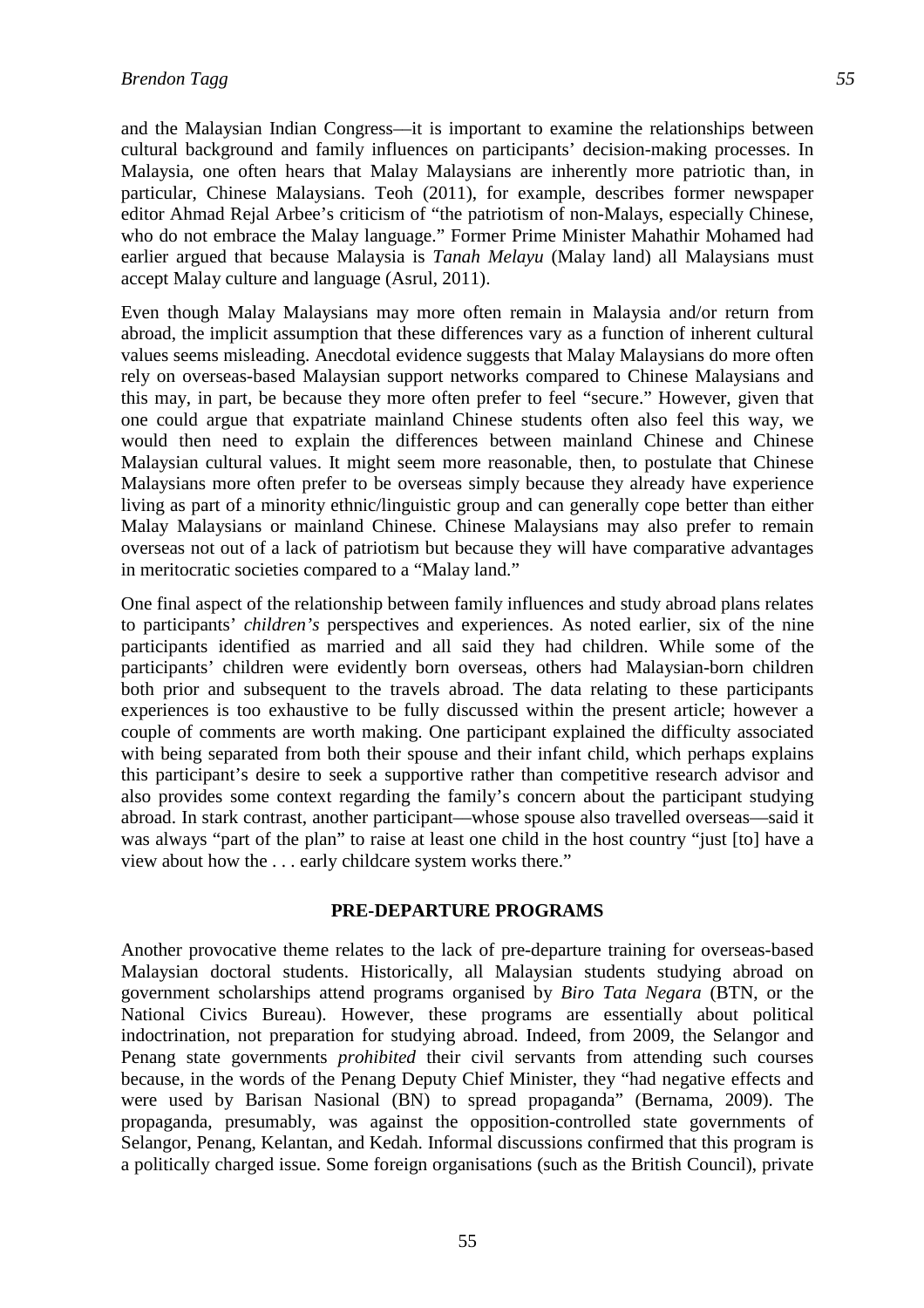sponsors (such as Petronas), private colleges with twinning programs (such as HELP University), and governmental bodies (such as the Public Service Department) do provide genuine pre-departure training, but these programs are typically only offered to undergraduate, not postgraduate, students.

Among the seven participants who attended such programs, responses fell into three categories: those that supported the aims (but not necessarily the methods) of the program; those who rejected the courses' agenda; and those who were anxious to discuss the topic. Three participants, including those who had only recently returned from abroad, appeared slightly anxious. One simply said "we have to do that, yes" and that the program was not about helping Malaysians adjust to different cultures, but rather "on stressing the political situation in Malaysia and how we should handle ourselves overseas." Another participant seemed surprised when asked about this theme, but eventually just described it as some "mixed programs; some physical programs and some mentality programs." The participant added that "I don't feel that it's hard for me . . . in one way it's good for me to get this course for my study abroad." When asked whether the program was helpful, the participant simply responded, "Yes." The third participant said there were no pre-departure programs and that "they just drop[ed] us there [overseas]." Only later did the participant remember the BTN program and said that it was "to tell us that if you go there, you have to come back; you have to service your country."

Two participants defended the program's intentions. The first said "some of the participants, maybe they don't like the BTN kind of program." However they added that it was important to remember that the government invests a great deal of money in overseas-based doctoral candidates and therefore has a legitimate interest in whether "when you go there [and] you found a lot of opportunities [that] you don't want to go back." Subsequently it is important that upon return people "serve them . . . to make sure that, not the government, but the country, all the people can get the benefit from what they have give[n] to us." Another participant said that although they were "not [well] prepared to go to overseas" they did go on a ten-day course "to educate us about the government policies, the rules and regulations and contracts and [to emphasise that] once we've finished our studies we have to come back." The participant added that the BTN course was "very, very important" because people need "to obey or to abide by the . . . regulations of the Malaysian Government . . . and [need] to understand our history, and how we are."

Two participants spoke out very strongly against the BTN program. Both had been back in the country some time, perhaps felt more secure in their positions, and began their responses with spontaneous outbursts. One said "BTN? Oh that's *useless*. Oops! Haha! Ah, it's not necessary." The other said "BTN, yes. Haha. That was a funny thing as well. BTN, hmmm." Both then highlighted the key objectives of the program in much the same way as the other participants, sprinkled with intermittent criticism. One challenged both the political propaganda––"they just want to look at whether we are support the government . . . they not allows us to be *opinionated* or to supporting [any] opposition party"––and the practical component of the course––"[please] don't force us to go to such a military course . . . I don't know why they ask us to do flying fox and abseiling . . . [and other] silly little things." The participant suggested that the propaganda would be unnecessary if the government had confidence in their own policies. The participant also resented being forced to say, before being allowed to study abroad, "oh, I like your program, yes!" An alternative would be to "just come up with like a seminar . . . [about] how to adapt . . . [and] what else we need to know" about various host countries.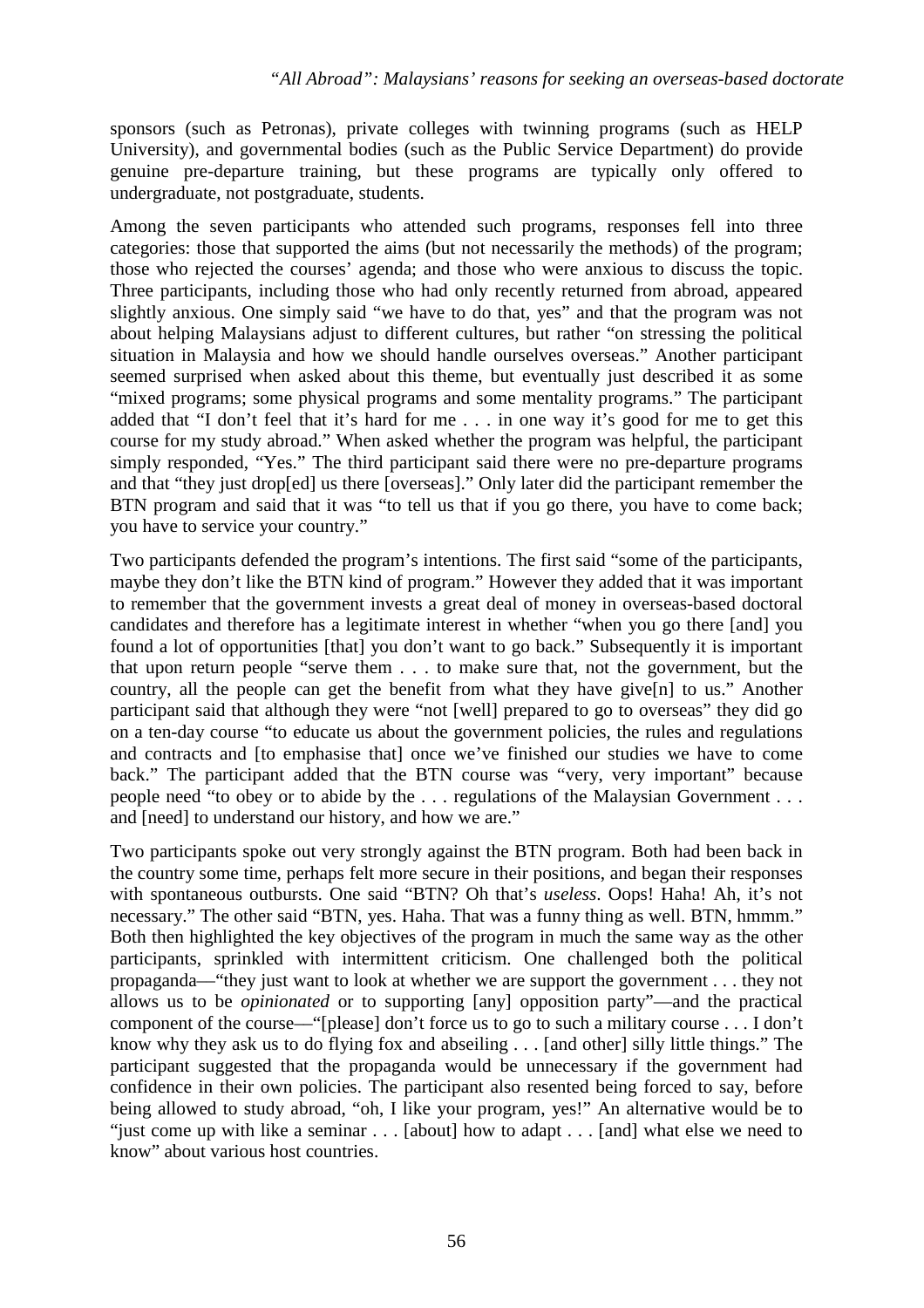The other participant said that the government was worried that Malaysians "are not patriotic enough when we further our studies abroad [and that] we might be brainwashed by the Western ideas", which included "the truth about democracy . . . [and] freedom of speech." Similarly, Brown (2007) argues that in Malaysia, rather than "being taught a 'critical attitude to authority', [school] pupils are constantly barraged with terms such as respect (*hormat*), loyalty (*kesetiaan*), and obedience (*taat*)" (p. 329). While this participant said that the idea of the course is "okay" the specific programs are both "such a waste of money" and "a bit stupid" because "three or four days in the jungle somewhere . . . doesn't change my patriotism much." Rather, "it makes most of them when they go abroad get exposed more and then open my mind about the truth about our country." The participant admitted, however, that during the training "we were like 'oh, wow, that's a good thing to improve our patriotism to our country'" but then when living abroad "we just realised "oh, that's what they are trying to intend to do to us.'" In other words, for at least some people, the programs achieved precisely the opposite objective to the one intended; the authoritarian nature of this program only served to highlight the freedom of speech enjoyed in the host nations.

### **CONCLUSIONS**

By drawing attention to the particular issues young Malaysians navigate when considering overseas-based doctoral programs, this article provides a richer, more qualitative analysis of themes identified by Deloitte (2008). Participants in this study negotiated with a range of different stakeholders, which included immediate and extended family, the sponsoring institution, the Malaysian government, the host institution and the host advisor, before making decisions about overseas-based study. Although some participants ultimately sought host-institution or host-nation funding, their ability to do so was mediated by factors such as their beliefs about the Malaysian education system and their broader career objectives. These ideas were, in turn, shaped by the local political, economic and cultural contexts in which they were situated.

It is, in some regards, rather difficult to interpret the participants' arguments given the politically charged nature of much of the material discussed in this article. It is entirely possible that the two participants who critiqued the BTN program, for example, only did so because they assumed that a liberal Western sociologist would himself disapprove of such an authoritarian indoctrination program. Similarly, it is rather difficult to assess the extent to which those apparently supporting the program did so because it was the most politically safe response to give; this seems plausible in light of the remaining participants' anxiety discussing the program and the dissenting participant who claimed that they were essentially forced to support the program.

In spite of the limitations, however, we can make the following tentative observations. There was a widespread belief that significant academic and non-academic benefits were associated with completing an overseas-based doctorate. In many regards this seemed to go beyond Hashim's (2009, p. 41) point about the advantages of speaking good English; there was a general perception that overseas-based universities were generally stronger academically than Malaysian universities and status was also associated with attending non-English medium university, and particularly those in Europe and East Asia. Although for these participants career factors did outweigh "lifestyle" factors, most participants did, nonetheless, acknowledge the benefits associated with being exposed to different ideas as part of the process.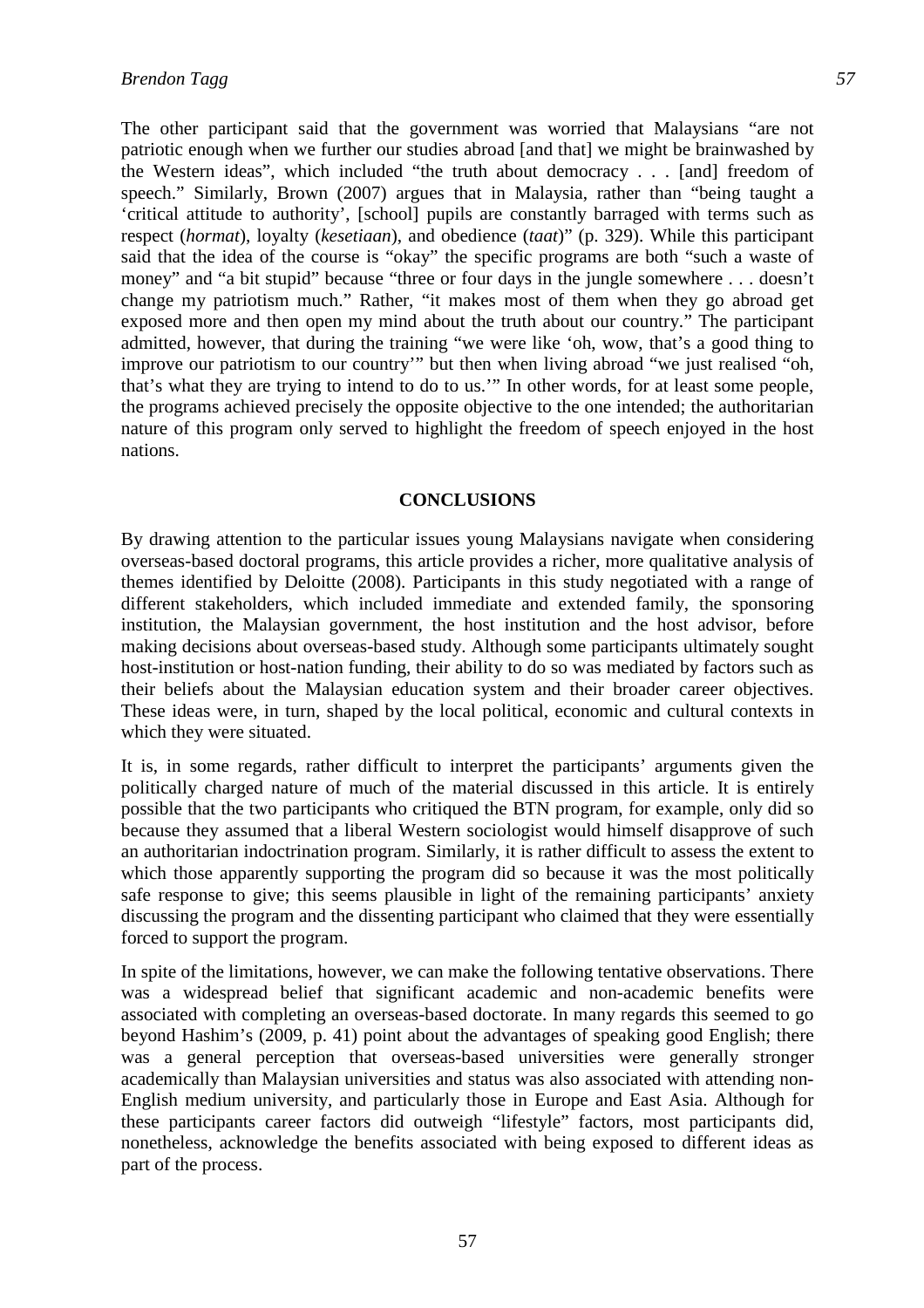Family influences did generally play a significant role in the decision-making process, but this influence was both confounded and compounded––depending on the specific situation– –by the influence of government university policy, which also had a significant influence. Children's influence on the participants' decision-making process was significant and it was also generally felt that children, too, could benefit from an overseas experience. Finally, there was significant evidence to suggest that the pre-departure training programs failed to adequately prepare participants for their overseas study and, in some cases, also failed in their objective to foster patriotism and encourage Malaysians to serve the nation upon graduation.

Although all participants in this study had, by definition, returned to Malaysia, their narratives nonetheless support Cummings' (1984, p. 255) point that Malaysians do sometimes view study abroad as a way to leave their country indefinitely. The narratives also suggest that Malaysians who had originally intended to return may change their mind when they are away. Cultural background also shaped the participants' decision-making processes: generally speaking there appear to be an assumption that Malay Malaysians will usually return to Malaysia after study abroad and that Chinese Malaysians, in particular, may not.

#### **REFERENCES**

- Asrul, H. (2011, February 1). Malaysia is Tanah Melayu, says Dr M. *The Malaysian Insider*. Retrieved from http://www.themalaysianinsider.com/malaysia/article/ malaysia-is-tanah-melayu-says-dr-m
- Bernama (2009, December 2). Penang bans civil servants from attending BTN courses. *Bernama*. Retrieved from http://www.bernama.com/finance/news.php?id= 459514&vo=16
- Blaikie, N. (2000). *Designing Social Research*. Cambridge: Polity.
- Brown, G. (2007). Making ethnic citizens: The politics and practice of education in Malaysia. *International Journal of Education Development*, *27*, 318-330.
- Butcher, A., & McGrath, T. (2004). International students in New Zealand: Needs and responses. *International Education Journal*, *5*(4), 540-551.
- Cummings, W. (1984). Going overseas for higher education: The Asian experience. *Comparative Education Review*, *28*(2), 241-257.
- Deloitte. (2008). *Experiences of international students in New Zealand: Report 2007 on the results of the national survey*. Wellington: Ministry of Education.
- Fontana, A. & Frey, J. (2005). The interview: From neutral stance to political involvement. In N. Denzin & Y. Lincoln (Ed.), *The Sage Handbook of Qualitative Research*. Sage publications.
- Guest, G., Bunce, A., & Johnson, L. (2006). How Many Interviews Are Enough?: An Experiment with Data Saturation and Variability. *Field Methods*, *18*(1), 59-82.
- Hashim, A. (2009). Not plain sailing: Malaysia's language choice in policy and education. *AILA Review*, *22*, 36–51.